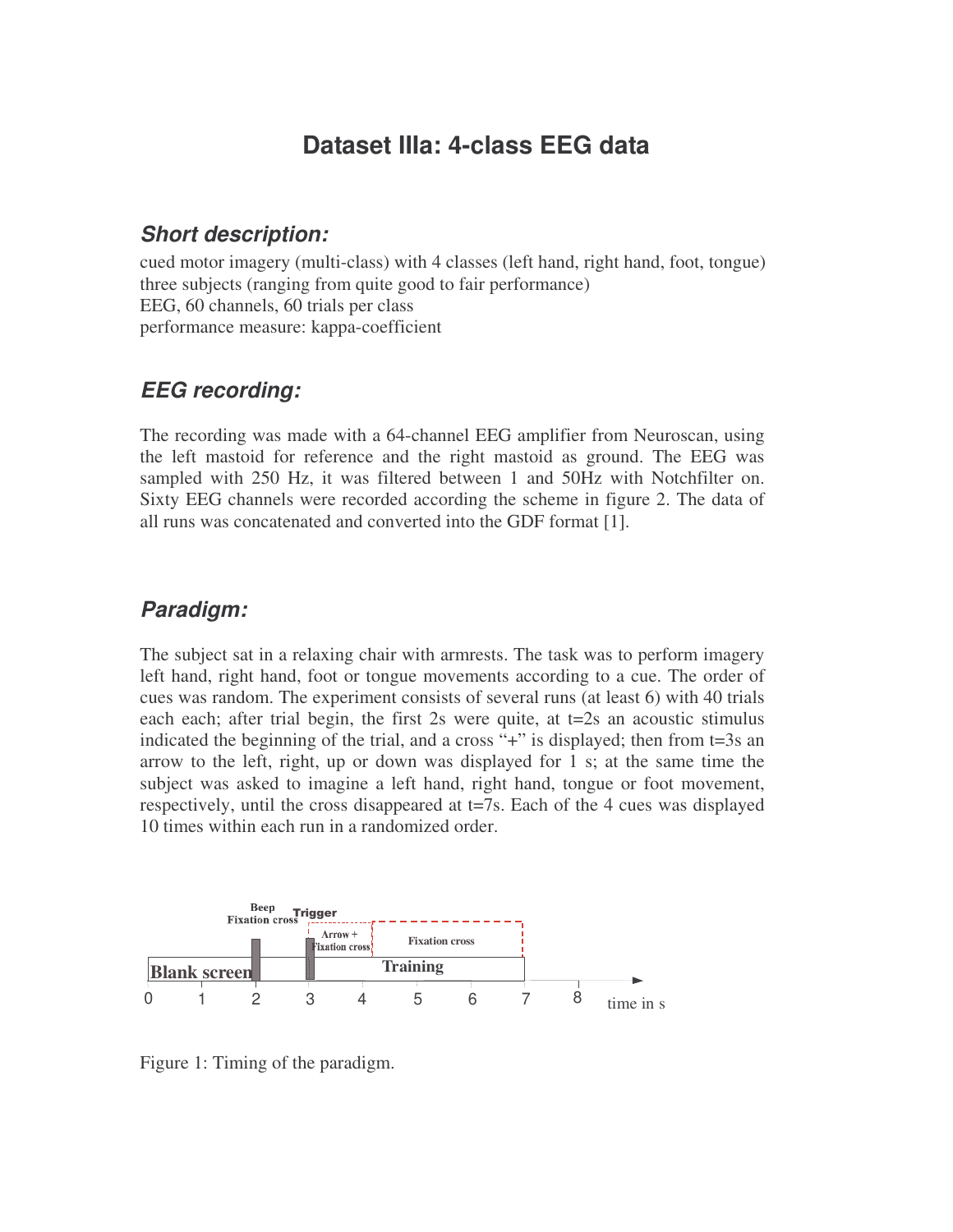

**Figure 2: Position of EEG electrodes.**

### *Format of the data*

The data is stored in the GDF format [1] and can be loaded into Matlab or Octave with Biosig-toolbox  $[2]$  (version 0.81 or higher) using the command  $[s, HDR]$ sload(filename). The data s can contains NaN's; these NaN's indicate the breaks in between the runs or saturation of the analog-to-digital converter.

All events are stored according to the Table of eventcodes [3]. The beginning of each trial  $(t = 0s$  according to Fig. 1) can be obtained from HDR. TRIG; the class labels are stored in HDR.Classlabel, and the HDR.ArtifactSelection indicates trials with artifacts which were visually identified. HDR.Classlabel can contain the values '1','2','3','4', and 'NaN'. Values '1','2','3','4' indicate the labels of the training set, NaN indicates the trials of the test set.

For visual artifact processing the source derivation based on the center and the four nearest neighbor electrodes (Hjorth, 1975) was calculated. For boundary electrodes an equivalent calculation was made based on the first, second or third nearest neighbors – single trials were visually inspected for muscle and ocular artifacts. Trials containing artifacts were marked. Artifacts in boundary electrodes were not considered.